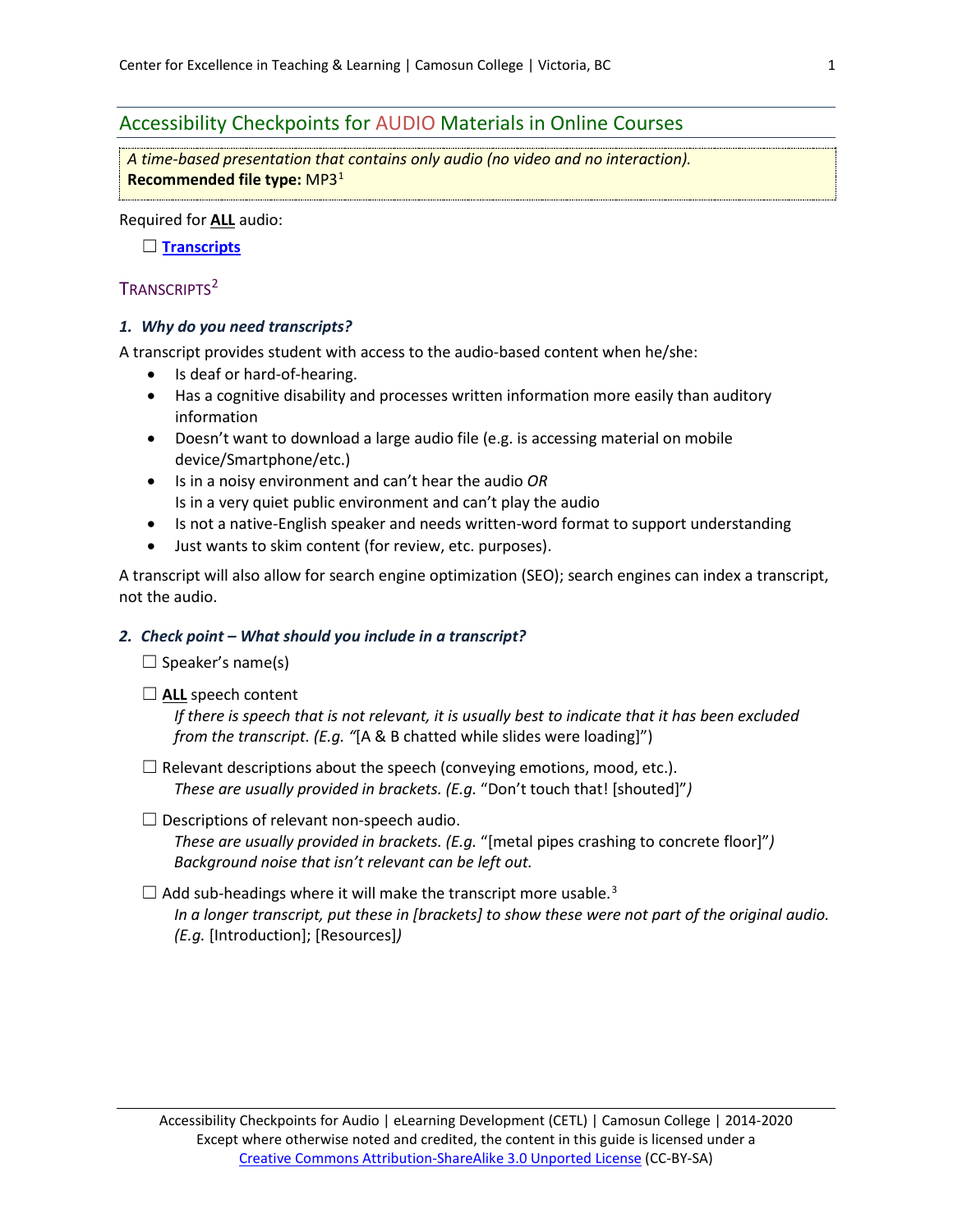## TRANSCRIPTS (*CONTINUED*)

- *3. Check point – How do you make it easy for students to access the transcript?*
	- $\Box$  Provide the transcript in HTML (i.e. as a web page)
	- $\Box$  Provide a link to the transcript in the same location as the embedded audio.
	- ☐ *Provide a link to the audio from within the transcript.*

#### **Instructional Design note: [4](#page-2-3)**

Ensure **all relevant audio information is included** in the recording. For example, in presentations:

• Instead of pointing to a slide and saying: *As you can see on this slide, the traffic peaked here.*

Say:

*This chart of website traffic for the last year shows that it peaked in August.*

- If you do show-of-hands (e.g., "How many people follow WCAG 2.0?"), say the results for the audio recording (e.g., "about half").
- Repeat questions that are not picked up by the audio recording.